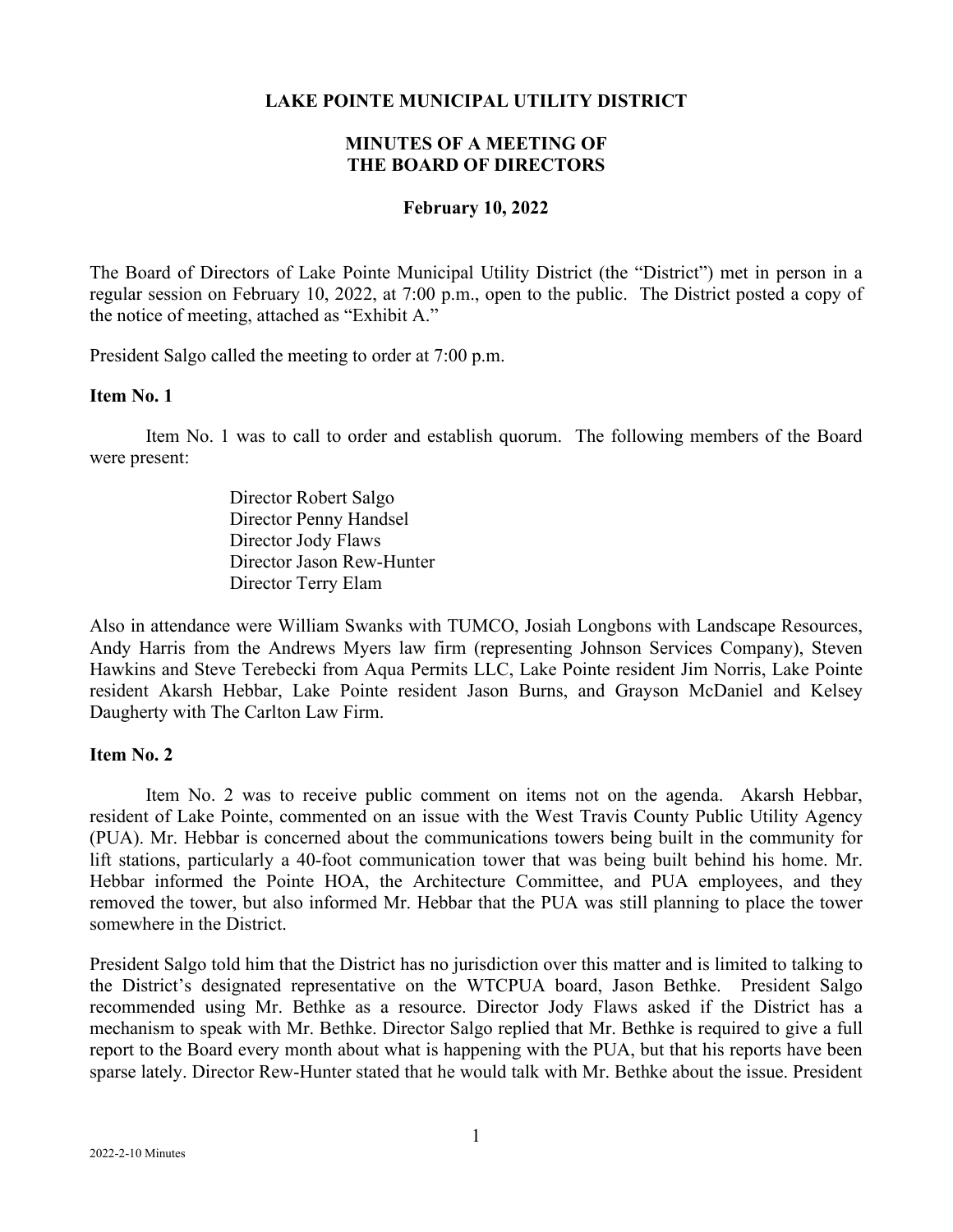Salgo stated that he will provide Mr. Hebbar with Mr. Bethke's contact information before the next District Board meeting. President Salgo stated that he expected the PUA to notify the District before they started constructing the towers, which it did not do. President Salgo stated that when he was informed about the tower going up by Mr. Hebbar's home, he called the PUA General Manager, Jennifer Riechers, and asked her about the project.

President Salgo stated that the PUA wants reliable communication with the lift systems, which the community would appreciate. Mr. Hebbar believes that his residence was probably one of the first to be affected by the towers, but that many more people may be affected in the future and likely will be unhappy. President Salgo stated that everyone is concerned about preserving home values.

Mr. Hebbar explained that the PUA is planning to conduct a survey of the potential tower sites. Director Elam asked Mr. Hebbar if he has been to a PUA board meeting. Mr. Hebbar replied that he has not, although he noted that their next meeting was the week of February 14, 2022. President Salgo suggested that everyone should stay active and stay engaged for the good of the community.

The Board took **NO ACTION** on this item.

# **Item No. 10**

Item No. 10 was to discuss, consider, and take action as necessary regarding landscape services within the Lake Pointe subdivision. Mr. Longbons stated that Landscape Resources' maintenance work is on track; they are currently finishing winter cutbacks. Mr. Longbons noted that there will likely be no more hard freezes and landscaping will be ready for spring.

With regard to the retention pond on Napa Drive, Mr. Longbons explained that because the dead plants and shrubs were removed, a metal chain-link fence is now visible. A chain link fence is around most retention ponds to prevent people from falling into the pond. Mr. Longbons presented a proposal for \$19,225.00 to plant eight-to-nine-foot Nellie Stevens Holly trees to cover the fence. He explained that the Nellie Stevens Holley trees did phenomenally well in Austin during the February 2021 winter storm and deep freeze.

Mr. Longbons noted that there is concrete left behind from a chain-link fence. Because the concrete would prevent a uniform hedge row, Mr. Longbons proposes removing the concrete and old root systems.

President Salgo agreed that the chain-link fence is an eyesore but questioned whether the District has \$19,225.00 to spend on landscaping at this time. Director Elam asked if it might be a more economical idea to put up a wooden fence in front of the chain-link fence. Operations Manager Swanks estimated that a six-foot wooden fence costs approximately \$40.00 per foot. Mr. Longbons said that installing a wooden fence would be cheaper than planting hollies. Operations Manager Swanks stated that he can prepare a cost estimate for the next Board meeting. Director Handsel asked Mr. Longbons to estimate how much money it would be to plant something else in front of the fence, and Mr. Longbons agreed to present a proposal for landscaping for a wooden fence.

Director Flaws made a motion to table Landscape Resources' proposal and to get a quote for a 12-foot fence for the area for the March meeting. Director Flaws amended his motion to get a proposal for the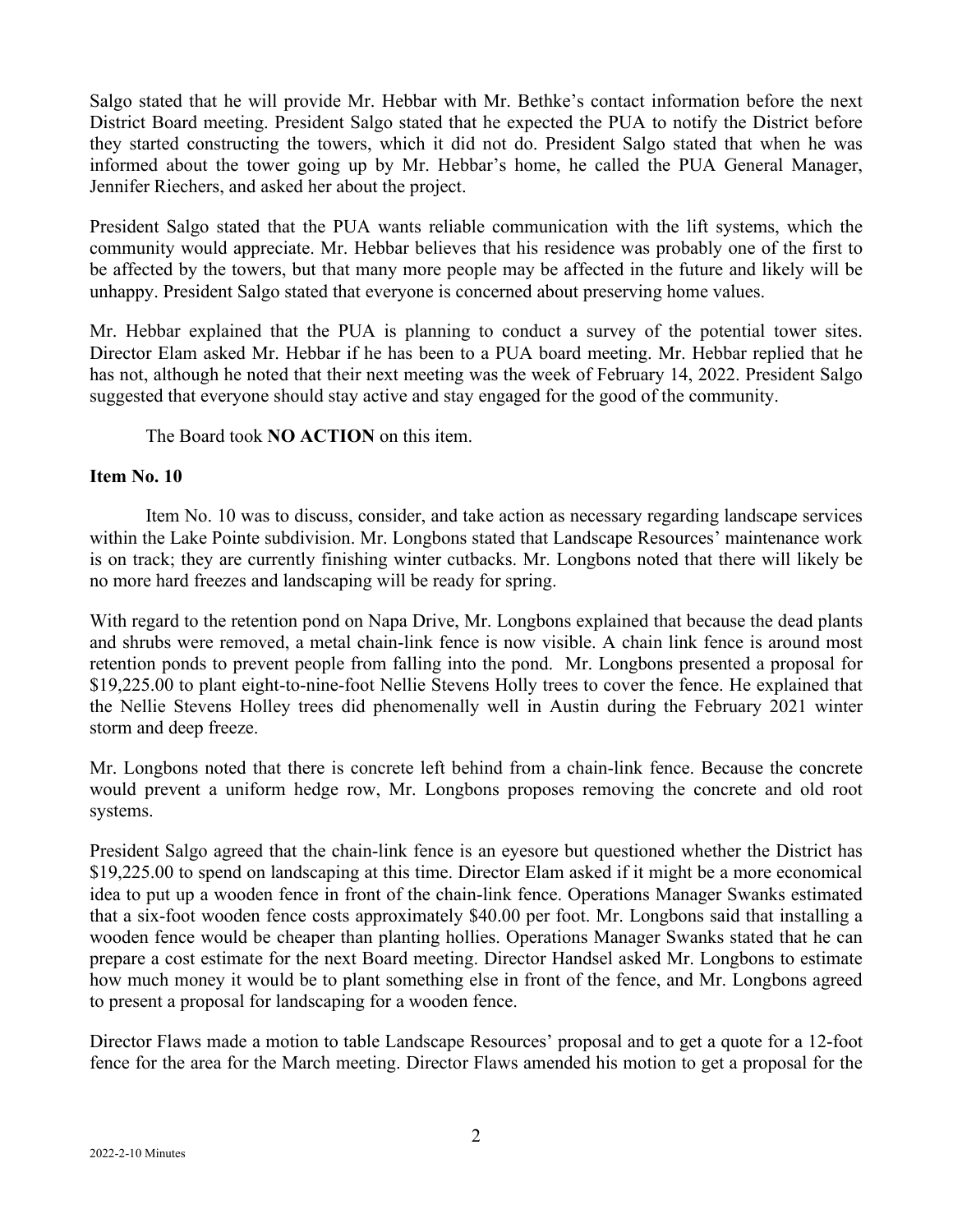wooden fence and the cost of vegetation for in front of the wooden fence and to table Landscape Resources' proposal for the March meeting.

After further discussion, Director Flaws amended his motion to make a two-person committee to communicate with the Lake Pointe HOA regarding the ownership of the fence.

Director Flaws amended his motion again to appoint a committee consisting of Director Salgo and Director Elam to coordinate with the HOA. Director Handsel seconded the motion. President Salgo asked for further discussion and, hearing none, took a voice vote. The motion **PASSED** unanimously.

## The Board took **NO FURTHER ACTION** on this item.

## **Item No. 13**

Item No. 13 was to discuss, consider, and take action as necessary regarding the Preserve. Steven Hawkins and Steve Terebecki from Aqua Permits gave a presentation regarding the boat dock proposal. They discussed the comments that the city of Austin gave them during the plan's initial review. Mr. Hawkins stated that the city mainly asked for notes or a slight variation in the language of several areas of the plans. President Salgo asked for a dated copy of the plans in an electronic format. Mr. Hawkins stated that the biggest obstacle dealt with ownership, as each slip must be tied to a singlefamily residence. Mr. Hawkins has argued to the city that this project is outside of city limits. President Salgo stated that he is confused about why the city would want one address with 16 owners. Mr. Norris replied that if there is one owner for all 15 slips, it would turn into a cluster dock.

President Salgo stated that he believed the best way to deal with the boat dock project would be to establish a boat dock HOA that determines who the recipients of the slips are, since there will likely be greater demand than number of available slips. President Salgo stated that it would be better for the boat dock to be owned by a new organization. Mr. Norris stated that they still need to discover who is willing to pay for boat slips. He would like to distribute information on Nextdoor or Facebook. Director Handsel noted that it would be necessary to ensure that everyone in the community receives this information.

Mr. Norris gave a presentation regarding a raffle process for the boat slips. He explained that that there will be 15 boat slips. A \$100,000 check would be necessary to secure a slip. Mr. Burns expressed concern that 15 homeowners would obtain slips, increase the value of their homes, sell their homes for greater profit, and that this would be unfair enrichment of some at the expense of others. Mr. Burns suggested that perhaps the organization controlling the boat dock could create a rule dictating that if anyone with a slip sells their house, their slip spot goes back into the raffle.

President Salgo said a lot of work must be done before developing anything concrete. President Salgo stated that he was worried that the community would regret the boat dock project later, since people could be partying until 4 a.m. or building campfires. Director Elam noted that the Preserve rules prohibit people from accessing the Preserve after dark. Mr. Burns said that he is worried about traffic and parking issues that could result from the boat dock. President Salgo stated that the members of the Board are the guardians of the Preserve and need to ensure that U.S. Fish & Wildlife Services does not take that away.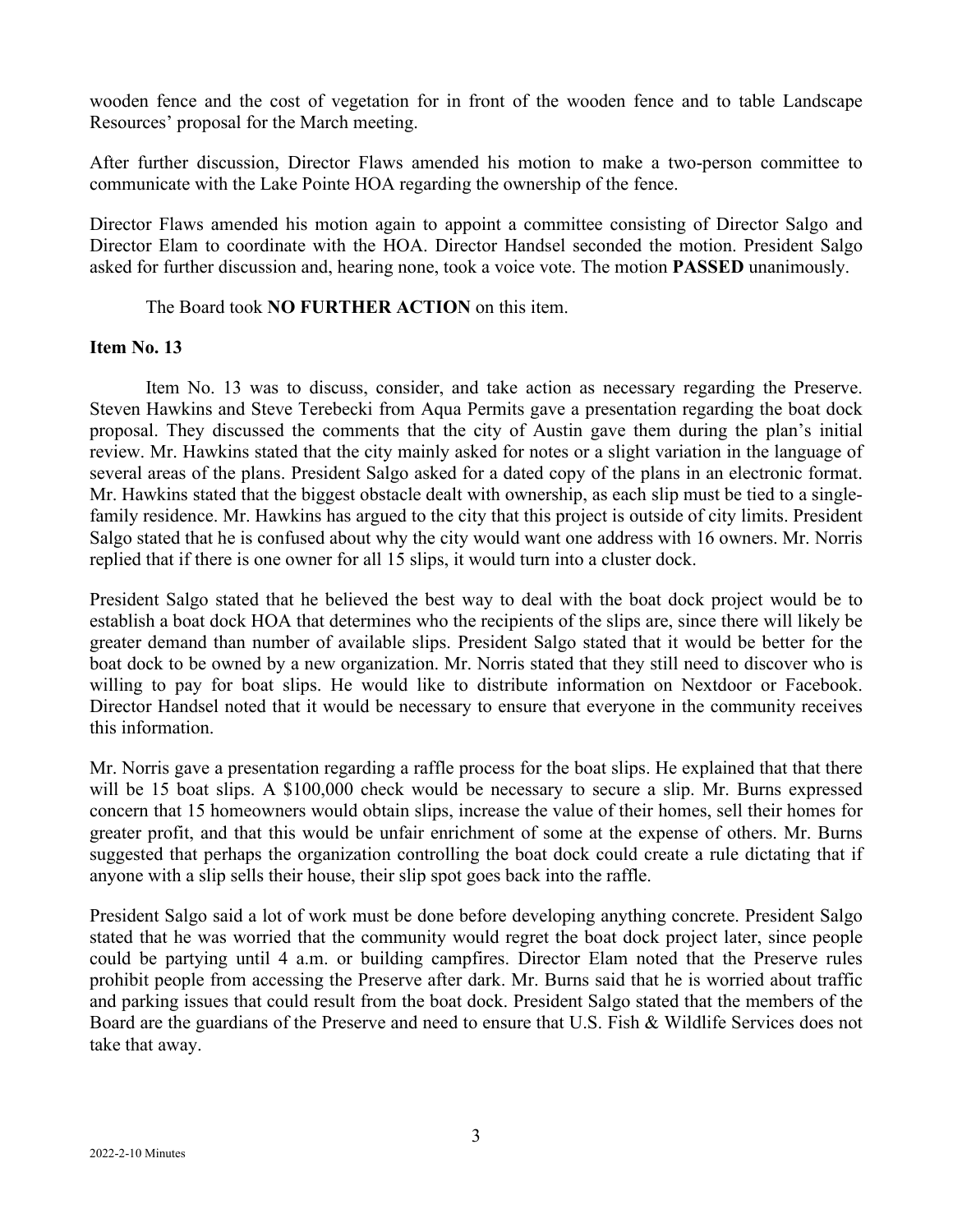Next, Operations Manager Swanks explained that the fire department must wait until after nesting season to enter the Preserve to clear excess brush. Instead of working with the fire department, Operations Manager Swanks is interested in seeing if Landscape Resources could do this.

Next, Director Flaws read an email from a homeowner asking if a bike trail could be created in the Preserve. Director Flaws stated that he would forward the email to Ms. McDaniel. Director Handsel asked if the "no mountain bikes" sign in the Preserve is clearly visible. The Board agreed that it is. Operations Manager Swanks stated that the rules are no motorbikes, bikes, dogs without leashes, or ATVs.

Director Flaws stated that he would like the HOA to give an announcement to remind people of the Preserve rules. A brief discussion ensued regarding whether dogs are allowed in the Preserve on a leash. Ms. McDaniel said she would check the District records for its agreement with Parks & Wildlife.

The Board took **NO ACTION** on this item.

## **Item No. 4**

Item No. 4 was to discuss, consider, and take action as necessary regarding Director Elam's statement and oath. Ms. McDaniel stated no further action was needed because the Board already appointed Director Elam and he made his required statement and oath of office, which was signed and notarized before the meeting.

The Board took **NO ACTION** on this item.

# **Item No. 5**

Item No. 5 was to review and approve minutes of the January 13, 2022, regular meeting. Director Flaws suggested revisions to the minutes. Ms. McDaniel said she would make the revisions. Director Rew-Hunter made a motion to approve the January 13, 2022, minutes with the exception of the fourth and sixth paragraphs, so Ms. McDaniel could review the recording. Director Flaws seconded the motion. President Salgo asked for further discussion. There was none, so President Salgo took a voice vote, and the motion **PASSED** unanimously.

The Board took **NO FURTHER ACTION** on this item.

# **Item No. 6**

Item No. 6 was to discuss, consider, and take action as necessary regarding the District's financial reports and payment of the District's bills and invoices. Director Rew-Hunter made a motion for the Board to pay the District's bills. President Salgo seconded the motion. President Salgo asked for further discussion. There was none, so President Salgo took a voice vote, and the motion **PASSED**  unanimously.

# The Board took **NO FURTHER ACTION** on this item.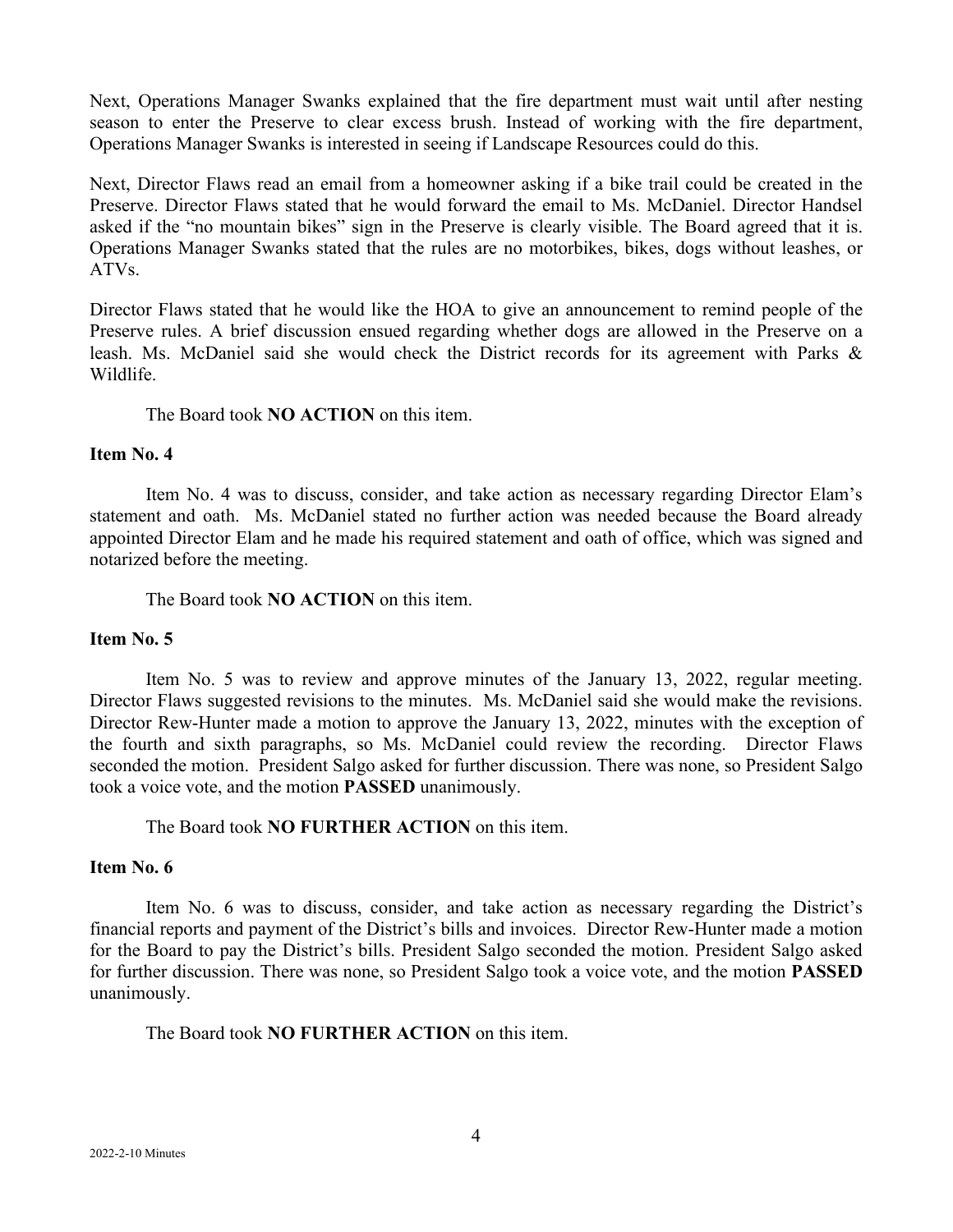#### **Item No. 7**

Item No. 7 was to discuss, consider, and take action as necessary regarding the District's Audit for Fiscal Year 2021. Director Flaws made a motion for the Board to approve the audit. President Salgo seconded the motion. President Salgo asked for further discussion. Hearing none, President Salgo took a voice vote, and the motion **PASSED** upon the votes of President Salgo, Director Handsel, and Director Flaws. Directors Rew-Hunter and Elam abstained from voting because neither attended the January 2022 meeting, during which the audit presentation was conducted.

The Board took **NO FURTHER ACTION** on this item.

#### **Item No. 9**

Item No. 9 was to discuss, consider, and take action as necessary regarding maintenance of the District's facilities, including the ongoing Stormwater Basin Maintenance Project. Operations Manager Swanks reported no issues and said he would obtain an estimate for the wooden fence for the retention pond on Napa Drive.

The Board took **NO ACTION** on this item.

## **Item No. 11**

Item No. 11 was to discuss, consider, and take action as necessary regarding the ongoing activities of the West Travis County Public Utility Agency ("PUA"). The Directors noted that Mr. Bethke has not provided an update since the PUA's January 2022 meeting was canceled. Director Elam asked if Mr. Bethke serves at the Board's pleasure and if the Board can replace him. President Salgo replied that he does serve at the Board's discretion. Director Elam suggested requiring Mr. Bethke to attend Board meetings to give the Board an update on what is going on with the PUA.

The Board took **NO ACTION** on this item.

## **Item No. 3**

Item No. 3 was to receive an update from the Lake Pointe Homeowners' Association. No representative of the Pointe HOA attended the meeting.

The Board took **NO ACTION** on this item.

## **Item No. 14**

Item No. 14 was to discuss, consider, and take action as necessary regarding the District's website. Director Flaws presented a proposal to the Board for Google Workspace, explaining that Google Workspace would provide more options than the current network that the District uses for its website. Director Flaws recommended upgrading to a "Business Plus" account, which will cost an additional \$720.00 more than the \$360.00 the District currently spends per year. Director Flaws stated that a Business Plus account would allow materials to be shared in folders and provide storage for the Board to store all minutes in one location. Director Flaws stated that he would like to get the business plus account approved.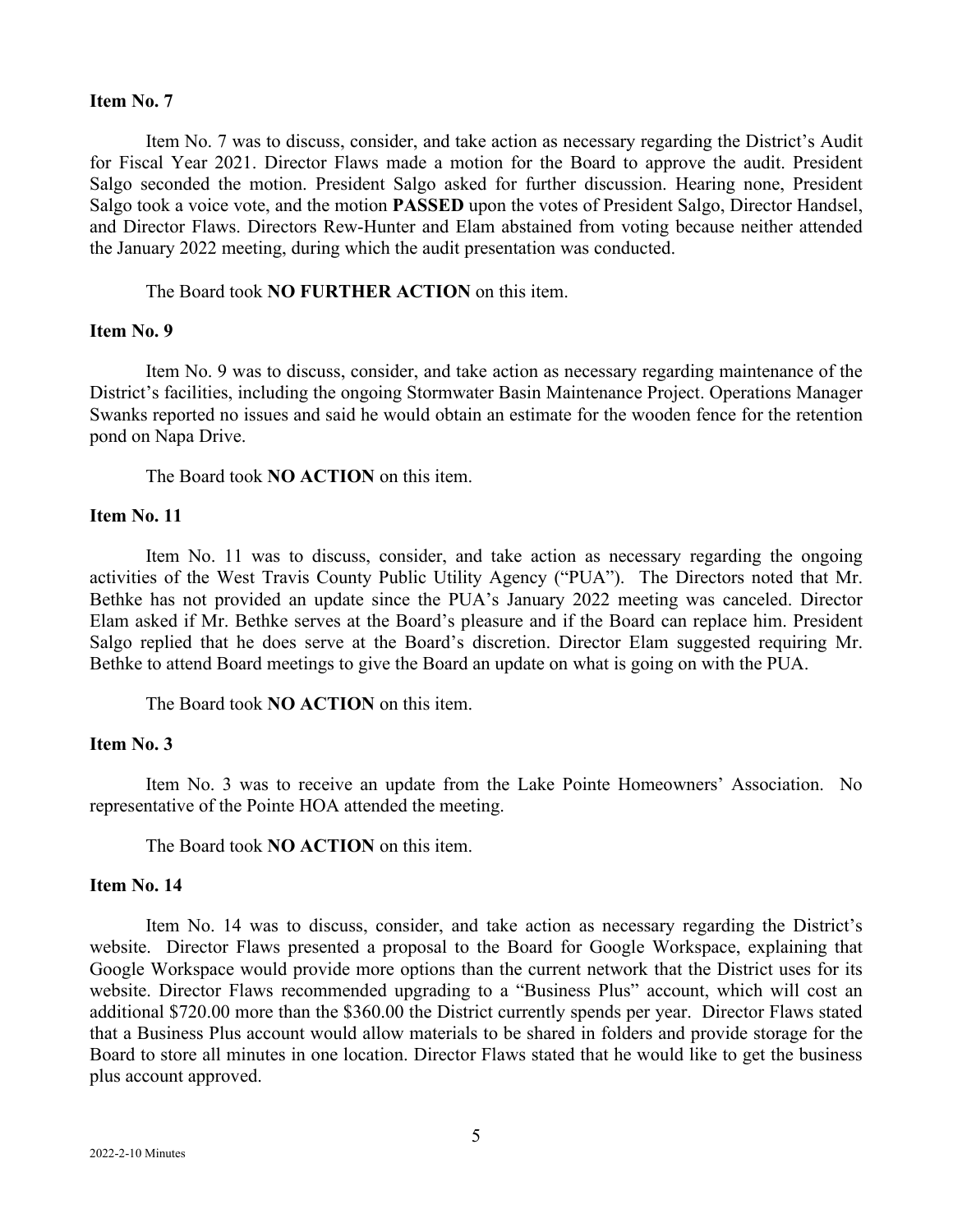Director Elam made a motion to adopt Director Flaws's proposal to acquire a Google Workspace "Business Plus" account for the District. Director Rew-Hunter seconded the motion. President Salgo asked for questions and, hearing none, took a voice vote. The motion **PASSED** unanimously.

Finally, Director Elam suggested assigning accounts to directors based on title instead of individual.

# The Board took **NO FURTHER ACTION** on this item.

# **Item No. 12**

Item No. 12 was to discuss, consider, and take action as necessary regarding the Boundary (Resaca) Fence project within the Lake Pointe Subdivisions. President Salgo stated that he spoke to Cathy Mitchell with Jones|Carter on February 9, 2022, and she had not yet received the permit from the County, which the Board would like to obtain before issuing a Notice to Proceed with the project to Johnson Services Company. Director Salgo said that the County approved the License Agreement with the District, allowing for building in the public right-of-way, on January 18, 2022. President Salgo stated that Ms. Mitchell is having a difficult time getting ahold of anyone in charge of the permitting process, as most state employees are still working from home and hard to reach.

President Salgo presented to the Board a letter from Jones|Carter dated January 7, 2022, which was in last meeting's package, but was not discussed at the January meeting. The letter is in regard to additional services provided by Jones|Carter under the agreement for Professional Engineering Services, regarding the License Agreement with the County. President Salgo explained that the County had requested a License Agreement regarding portions of the project that would be built in the public right-of-way. Initially, Jones|Carter thought that the County would require the District to place funds in escrow equal to the amount needed to remove any portion of the project that was in the right of way. As many portions were in the right-of-way, President Salgo was concerned that the amount put in escrow would be significant. Accordingly, he worked with Jones|Carter to re-plan the project to remove it from the right of way. However, it was then discovered upon review of the License Agreement that the County merely required the District to carry certain amounts of insurance to cover the right-of-way encroachments, without providing funds in escrow, and, further, that the insurancecoverage amounts were already included in the District's existing insurance coverage. Because of this development, the plan to move the project out of the right of way was abandoned, and the original plan for the project location was reinstated.

In the process of investigating solutions to the project location and the right-of-way issues, President Salgo stated that Jones|Carter incurred extra work, and that Jones|Carter's letter requested that the District pay half of those costs, approximately \$6,000. President Salgo explained that he did not want to refuse to pay Jones|Carter, but that he was very disappointed in Jones|Carter for not promptly raising the issue of the project's location in the right-of-way and the consequences of that for planning and permitting. After further discussion, Director Handsel asked if the Board needed to pass a motion to approve the payment to Jones|Carter. President Salgo stated that it did.

Noting that Jones|Carter is a key service provider, Director Flaws made a motion to approve the Jones|Carter proposal for \$5,817.00. Director Handsel seconded the motion. Director Flaws amended his motion to approve the Jones Carter proposal for no more than \$5,817.00. Director Elam seconded the motion. President Salgo called for a voice vote and the motion **PASSED** 4-1, with Director Rew-Hunter voting against the motion.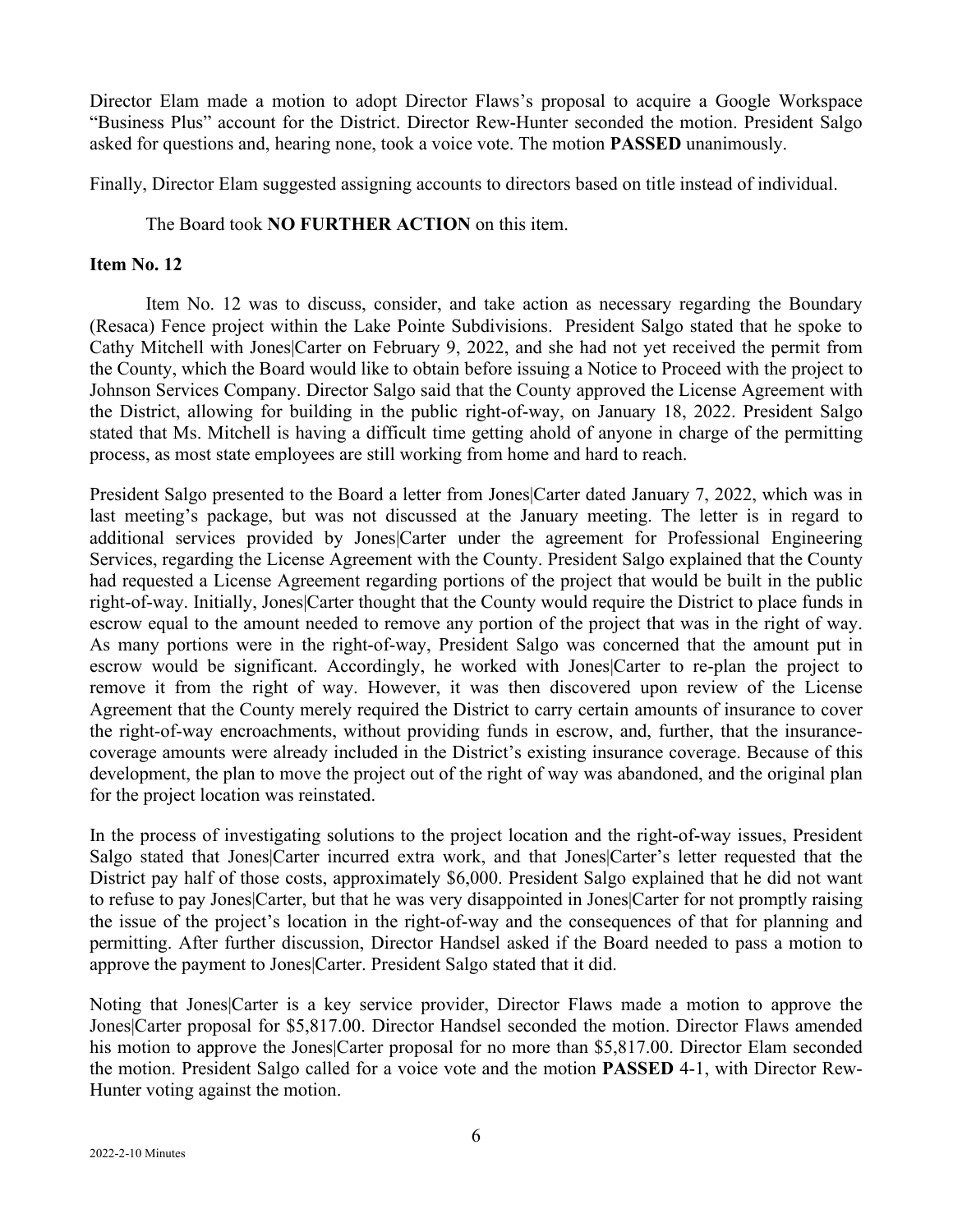Regarding the fence project, President Salgo stated that Andy Harris, the attorney from Andrews Myers law firm, was present in person for the meeting. Andrew Berkowitz from Johnson Services Company was in attendance via Zoom. Mr. Berkowitz stated that Johnson Services Company had not made progress with providing its required submittals due to concerns with damage to trees during the fence replacement.

The Board took **NO FURTHER ACTION** on this item.

## **Item No. 9**

The Board returned to this item. Operations Manager Swanks stated that the aerator behind the community center has not been operational about two months. Operations Manager Swanks stated that Aquatic Features provided him with a proposal to fix the aerator for approximately \$1,136.00.

Director Elam asked the Board if it would be better to have an aerator like Carlsbad Pond's aerator and explained that he could potentially accomplish this in a project he may undertake to beautify the area, but that this might occur outside a Board meeting. Operations Manager Swanks explained that he and President Salgo both have Board authorization to spend up to \$1,000.00 on maintenance dollars, but any amount beyond that needs Board approval. Director Handsel said she thought it would be nice to create a routine maintenance schedule.

Director Elam asked if the Board could create subcommittees to meet during the month and explained that he would like to create a subcommittee for the pond issue. President Salgo stated that the Board could authorize a District Maintenance and Facilities Committee under agenda item number 9. President Salgo made a motion to create a District Maintenance and Facilities Committee that Director Elam will lead. President Salgo stated that it could have as many as two members. Director Handsel seconded the motion. There being no further discussion, President Salgo called for a voice vote and the motion **PASSED** unanimously.

Next, regarding the Lake Travis School District, Operations Manager Swanks stated that the school district plans to reconstruct the shade structures around the school. The school district requested a waiver of the District's \$1,000 construction fee. President Salgo made a motion to waive the \$1,000 construction fee for the school district's shade canopy project. Director Handsel seconded the motion. There being no further discussion, President Salgo called for a voice vote and the motion **PASSED** unanimously.

### The Board took **NO FURTHER ACTION** on this item.

## **Item No. 8**

Item No. 8 was to discuss, consider, and take action as necessary regarding annual review of the District's investment policy. Operations Manager Swanks provided the following proposed revision to the policy: removing BBVA Compass as an "approved bank," and adding PNC Bank as an "approved bank."

Director Rew-Hunter made a motion to approve the investment plan included as Exhibit A to the Order and Resolution in the Board packet, with the exception of striking BBVA Compass, and replacing it with PNC. President Salgo seconded the motion. There being no further discussion, President Salgo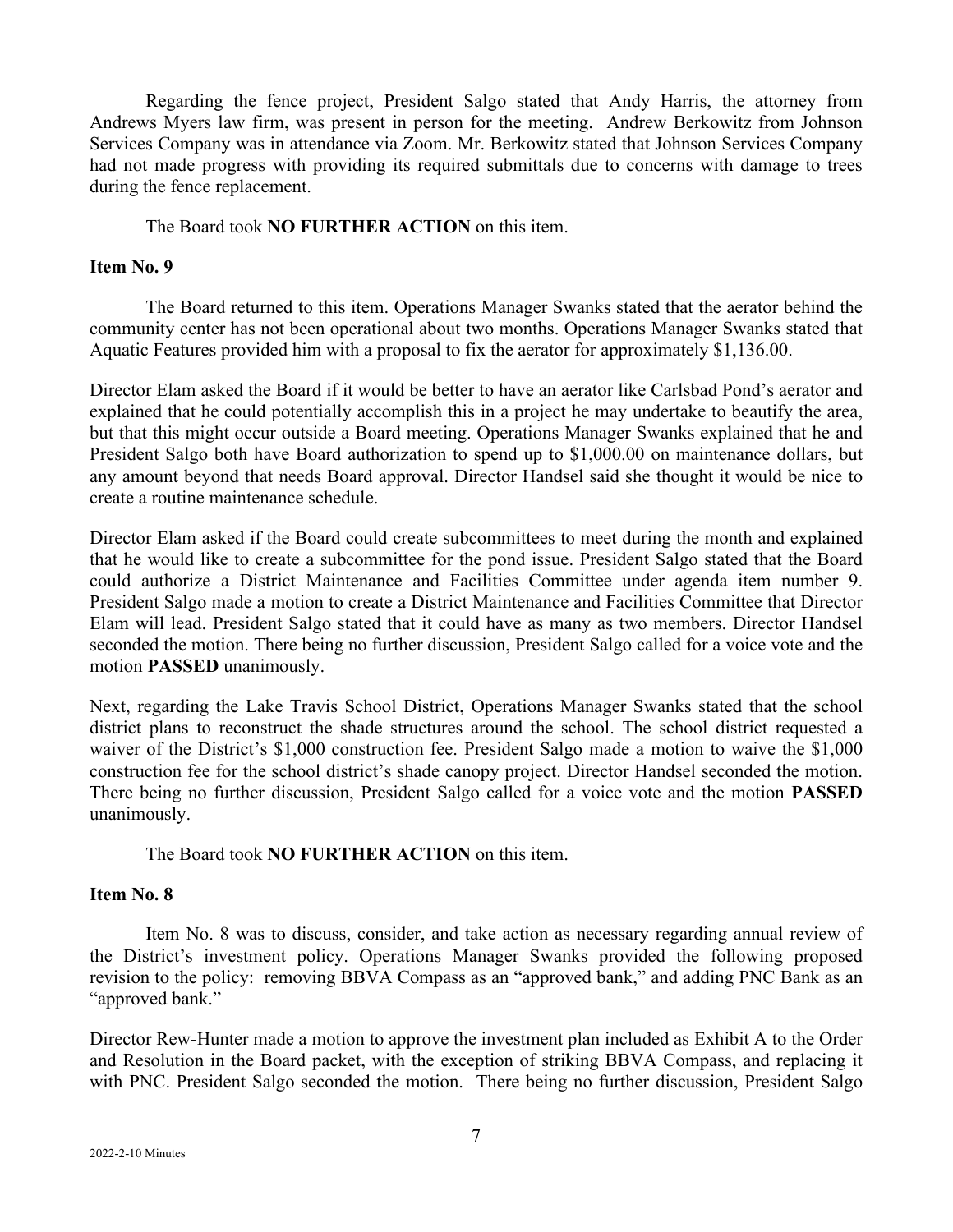called for a voice vote and the motion **PASSED** 4-0, with Director Elam having abstained due to briefly leaving the room.

Next, Director Flaws proposed creating a summary of the District's investment activity over the past few years. He wants to review the District's banks and investment vehicles. He noted that some of the surcharges on the District's bank invoice seemed odd. Director Flaws proposed keeping this item on the March agenda.

# The Board took **NO FURTHER ACTION** on this item.

### **EXECUTIVE SESSION**

The Texas Open Meetings Act, Chapter 551 of the Texas Government Code, authorizes the Board of Directors to convene in close or executive session for certain purposes, including receiving legal advice from the District's attorney (Sec. 551.071); discussing real property matters (Sec. 551.072); discussing gifts and donations (Sec. 551.073); discussing security personnel or devices (Sec. 551.076); and discussing information technology security practices (Sec. 551.089). If the Board of Directors goes into executive session to discuss any item on this agenda, the President Officer will announce that the Board will meet in Executive Session will be held, will note the time, and will identify the item to be discussed and the provision of the Open Meetings Act which authorizes the Executive Session. The District may meet in executive session on any agenda item or any item listed below:

- A. the District's Preserve;
- B. West Travis County PUA;
- C. Safety issues related to COVID-19; and
- D. ongoing or pending litigation involving the District.

At 9:36 p.m., the Board retired to executive session, pursuant to Section 551.071 of the Texas Government Code, to discuss ongoing or pending litigation involving the District with the District's attorney.

At 11:17 p.m., the Board returned from executive session. The Board took no action and made no motions while in Executive Session.

# **Item No. 12**

The Board returned to this item. President Salgo moved to delay sending the formal notice of default to the surety, to direct the engineer to issue a notice to proceed, to authorize the Carlton Law Firm to draft a litigation budget, including references for a special construction-litigation attorney, and to authorize the Carlton Law Firm to send a letter to Andrews Meyers regarding what action the Board took at this meeting. Director Flaws seconded the motion.

Next, President Salgo amended his motion and moved to (1) Direct the Engineer to issue the Notice to Proceed to Johnson Services Company, (2) wait to send the formal notice of termination to the surety until ten days after the Notice to Proceed is issued, (3) direct the Carlton Law Firm to create a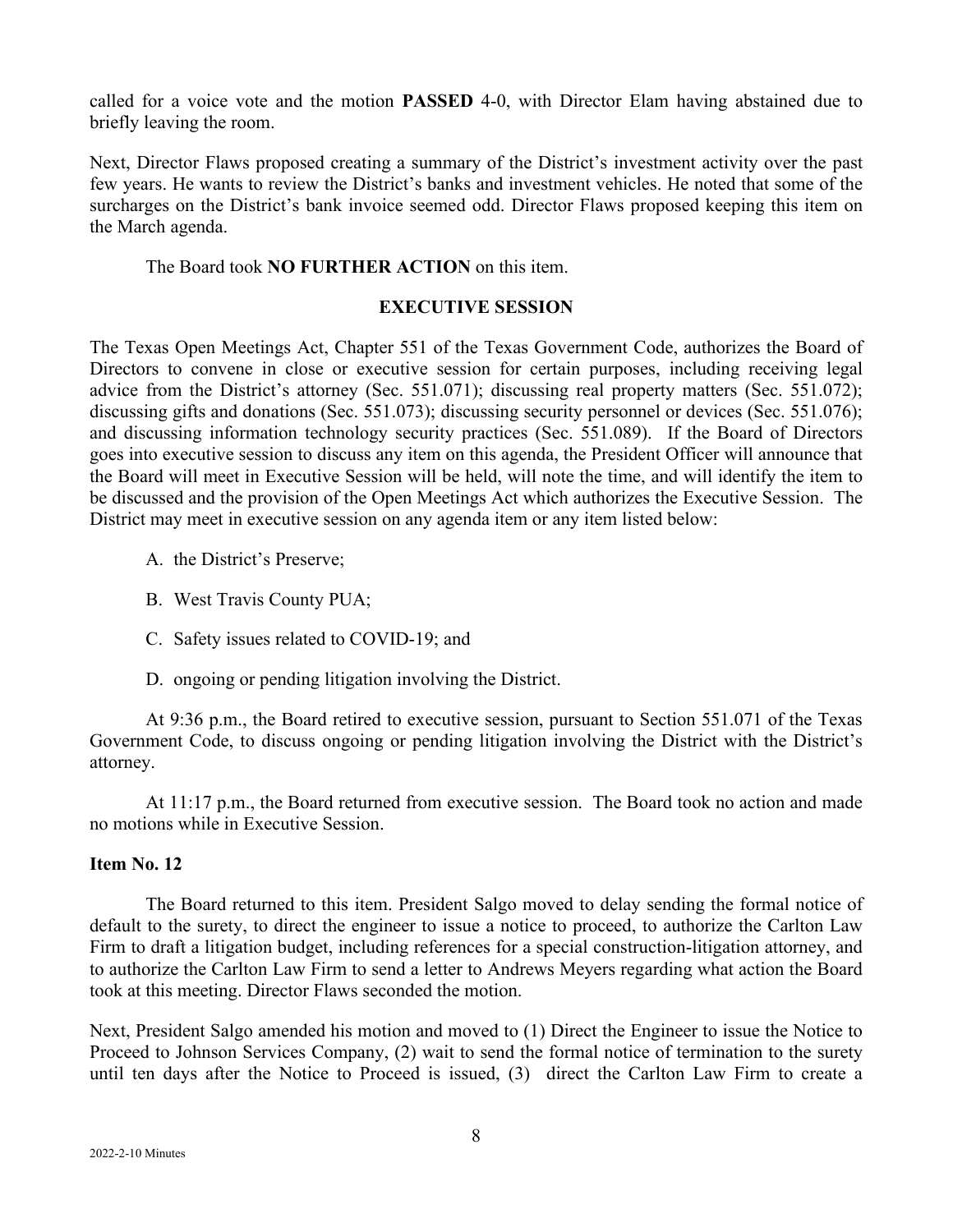litigation forecast including potential references for a special construction-litigation attorney, and (4) request the Carlton Law Firm to issue a letter to that effect to Johnson Services Company's attorneys. Director Flaws seconded the motion. There being no further discussion, President Salgo called for a voice vote and the motion **PASSED** unanimously.

## The Board took **NO FURTHER ACTION** on this item.

### **Item No. 13**

The Board returned to this item. President Salgo made a motion to authorize the Carlton Law Firm to issue settlement agreements with four homeowners. Director Flaws seconded the motion, and the motion **PASSED** unanimously.

The Board took **NO FURTHER ACTION** on this item.

#### **Item No. 15**

Item No. 15 was items for future agendas.

Director Rew-Hunter stated that his trash keeps not getting picked up by Texas Disposal Systems ("TDS") trash service. He noted that last year the Board renewed their contract for five more years and suggested adding this as an item on a future agenda.

Director Handsel stated that she would like to set a definite date to receive documents before future meetings. She stated that she would like to receive information at least a week before the meeting. Director Elam asked if it was unreasonable to request all documents by the Friday before the Board meeting.

Director Rew-Hunter noted that at the last Board meeting Ms. McDaniel informed them that the District did not have authority to install natural gas facilities. Director Handsel asked if the Board needed an Agenda item for this matter. President Salgo stated that the Board could send the memorandum regarding natural gas facilities to Michael Husband if he requests it, but that otherwise the issue has been resolved.

The Board took **NO ACTION** on this item.

## **Item No. 16**

Item No. 16 was adjournment. Director Rew-Hunter made a motion to adjourn. Director Flaws seconded the motion and it **PASSED** unanimously.

The meeting was adjourned at 11:34 p.m.